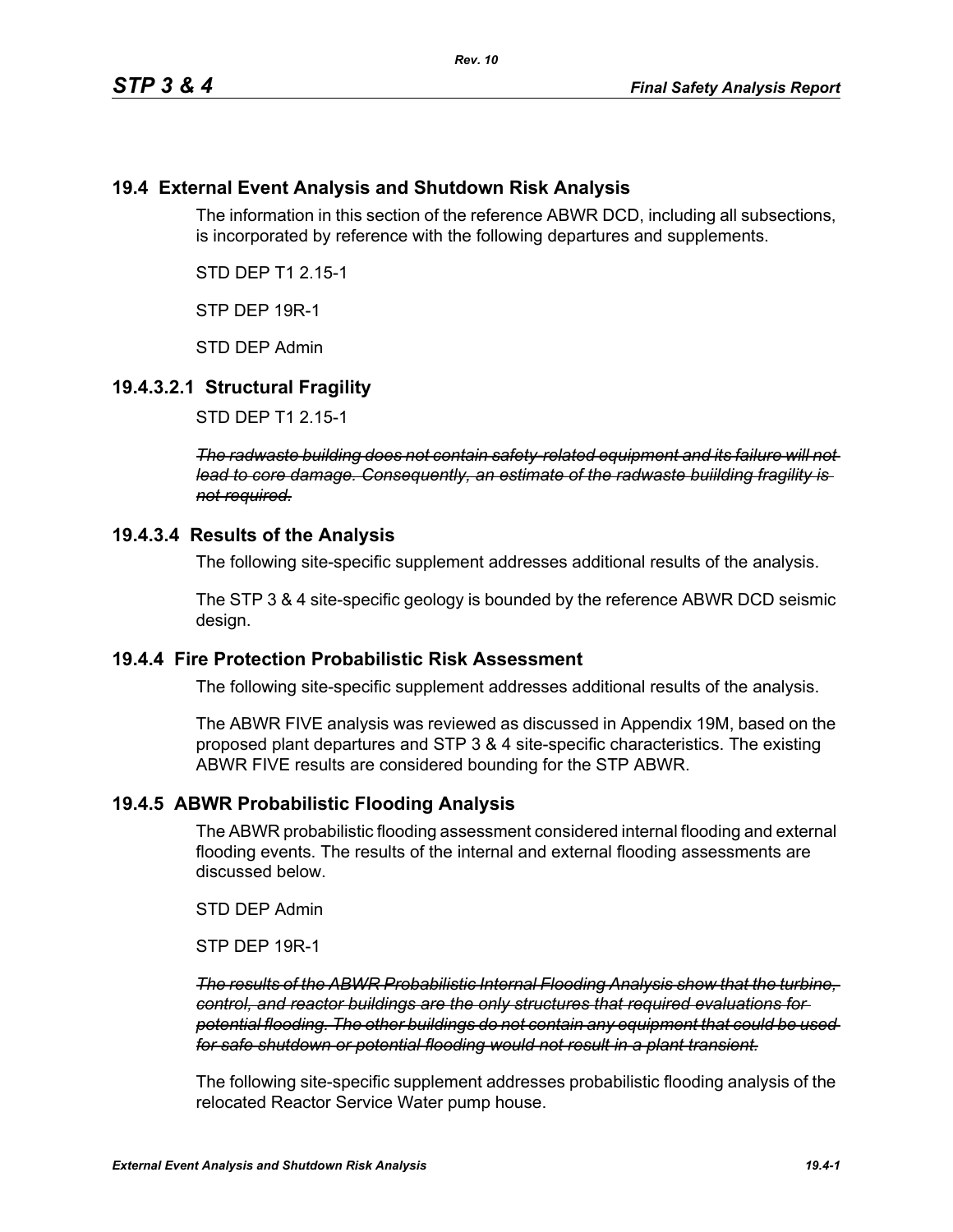The results of the ABWR Probabilistic Internal Flooding Analysis show that the turbine, control, and reactor buildings and the Reactor Service Water pump house, are the only structures that required evaluations for potential flooding. The other buildings do not contain any equipment that could be used for safe shutdown or potential flooding would not result in a plant transient.

Flooding in the turbine building could result in a turbine trip due to loss of circulating water or feedwater. Automatic pump trips and valve closure on high water level should terminate the flooding. But if these were to fail, a non-watertight door at grade level in the turbine building should allow water to exit the building. If this door retained water, watertight doors would prevent water entering the control and reactor buildings. The core damage frequency (CDF) for turbine building flooding is extremely small.

The worst case flood in the control building is a break in the reactor service water system (RSW) which is an unlimited source. Floor drains and other openings in the floor would direct all flood water to the first floor where the reactor building cooling water (RCW) rooms are located. The RCW rooms contain sump pumps. Water level sensors in the RCW rooms should actuate alarms in the control room and send signals to trip the RSW pumps and close isolation valves in the RSW system. If these sensors were to fail, watertight doors on each room should limit flood damage to only one of the three RCW divisions. Breaks in the fire water system could result in interdivisional flooding in the upper floors but floor drains would limit water height to below installed equipment for the first hour. To prevent damage to safety-related equipment after this time requires operator actions to limit the depth of water. The CDF for control building flooding is extremely small.

The RSW pump house is contiguous with the Ultimate Heat Sink (UHS), and is separated into three divisions each with two levels, the pump room at elevation (-)18 feet nominal, and the Electrical and HVAC room at elevation14 feet nominal. Each division is separated from the other divisions by watertight, three-hour fire rated doors at both elevations (RSW Interface Requirements, Subsection 2.11.9 (2)). The normal operating level in the UHS basin is 63 feet 3 inches to 71 feet, or approximately 37 feet above site grade (nominally 34 feet). For each RSW division, the RSW supply line from the Ultimate Heat Sink (UHS) splits in the RSW pump house to provide water to both RSW pumps. The RSW pump discharge combines into a single supply line to the Control Building. RSW return from the Control Building passes through the RSW pump rooms and returns to the UHS above the normal operating level. Flooding in the RSW pump house could occur from failure of the supply line from the UHS, or from failure in the RSW return line to the UHS. The RSW pump rooms contain sump pumps and water level sensors that function to mitigate the effects of small breaks or leaks from the RSW lines in the RSW pump room. If the sensors were to fail, watertight doors on each room and level should limit flood damage to only one of the three RSW divisions. Large breaks in the supply lines from the UHS are unisolable before the pump discharge isolation motor-operated valve (MOV). Breaks after the pump discharge MOV and in the RSW return line to the UHS are isolable with the pump discharge MOV, which closes automatically on high level in the RSW pump room. Unisolable breaks in the RSW supply piping will result in draining the UHS to El. 50' through the ventilation intake ducts in the top of the RSW pump house. Breaks in the fire water system could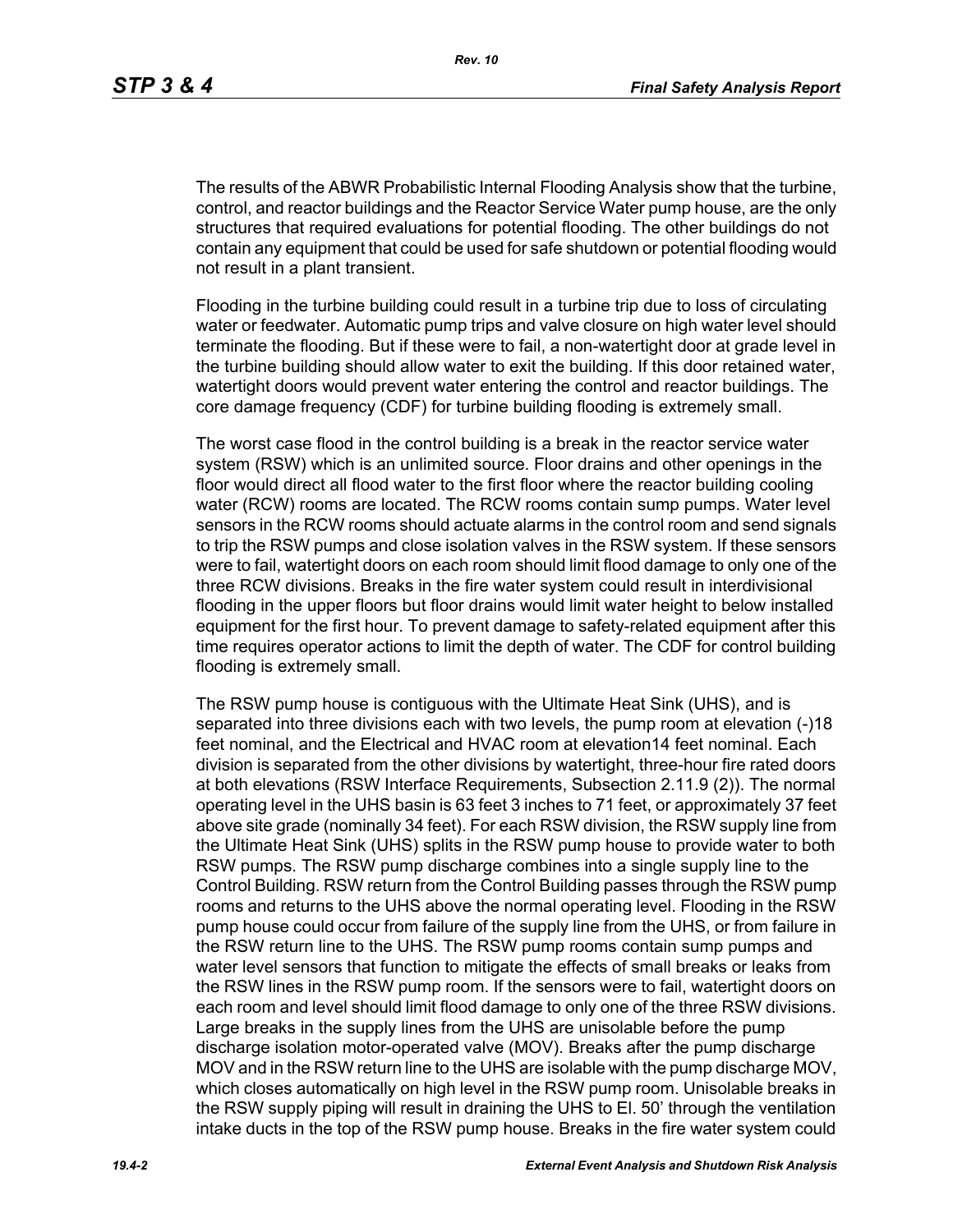result in interdivisional flooding in the upper floors of the RSW pump house, but floor drains would limit water height to below installed equipment for the first hour. To prevent damage to safety-related equipment after this time requires operator actions to limit the depth of water. The CDF for internal flooding in the RSW pump house is very small.

# **19.4.6 ABWR Shutdown Risk**

The following site-specific supplement addresses the results of a quantitative assessment of hurricanes at the STP 3&4 site.

Because the STP site is located in close proximity to the Gulf of Mexico, a quantitative assessment of hurricanes at beyond design basis wind speed was performed to satisfy the requirements of 10CFR52.79(d)(1). The quantitative assessment demonstrated that the risk from hurricanes at the STP site does not significantly affect the shutdown risk analysis or the external events analysis described in the DCD, and was performed independent of the PRA, assuming the abnormal operating procedures for hurricane preparations for STP Units 3&4 will contain all of the specific requirements listed below.

Completion of these specific requirements in the abnormal operating procedures to address hurricane preparations would assure that:

- *(1)* The risk from hurricanes for STP Units 3&4 remains below the Commission Goals, discussed in the SRM to SECY-90-016, for core damage frequency (CDF) and large release frequency (LRF):
	- CDF less than the goal of one-in-ten-thousand, or 1.0E-4 per reactor year.
	- LRF less than the goal of one-in-one-million, or 1.0E-6 per reactor year.
- *(2)* The STP Units 3&4 design has levels of defense-in-depth by providing a balance between prevention of core damage and consequences mitigation.

Changes to the specific bulleted requirements listed below require an assessment of the quantitative risk of hurricanes at beyond design basis wind speed and a comparison with the full-scope assessment (all modes, internal and external events model), as assurance that the Commission Goals, stated in (1) above, would continue to be met, and that changes to the licensing basis would meet the key principles contained in Regulatory Guide 1.174.

The specific requirements below will be included in the abnormal operating procedures to address hurricane preparations:

 Action shall be initiated to place the units in Mode 3 (Hot Shutdown) at least two hours prior to sustained wind speeds in excess of 73 mph (or 96 mph as determined by discussions with the Transmission Distribution Service Provider (TDSP)). The applicability for this requirement is for units in Modes 1 and 2. Units in Modes 3, 4, or 5 will be maintained in Modes 3, 4, or 5.